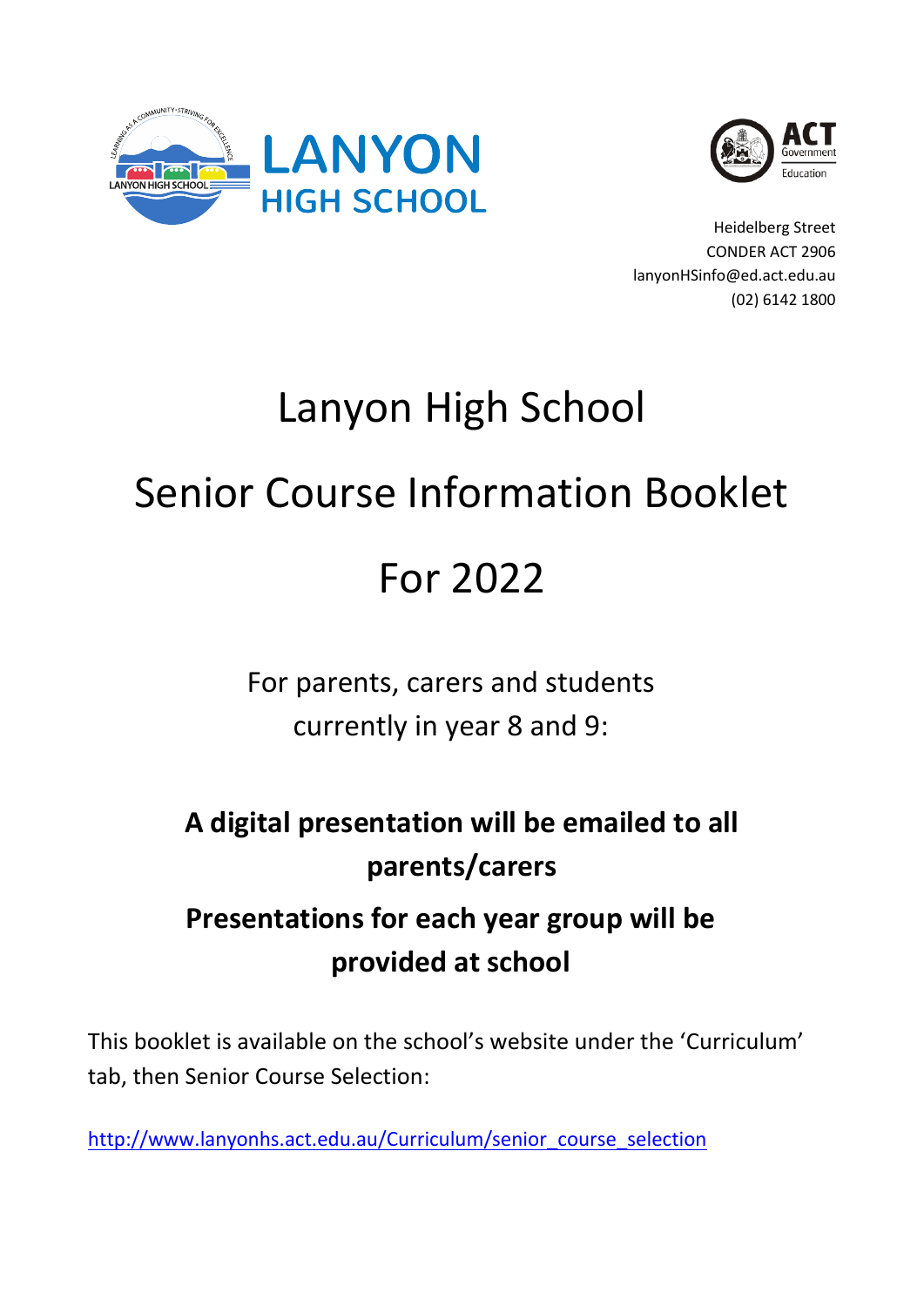# **Contents**

| Curriculum Structure for Years 9 and 10     | 3  |
|---------------------------------------------|----|
| Year 10 Certificate Policy                  | 4  |
| <b>Graduation Program and Points System</b> | 5  |
| 'P' Identifier                              | 6  |
| <b>Supporting Documents and Policies</b>    | 6  |
| English                                     | 7  |
| Mathematics                                 | 8  |
| Science                                     | 9  |
| Humanities and Social Science (HaSS)        | 10 |
|                                             |    |
|                                             |    |
| <b>Health and Physical Education</b>        | 12 |
|                                             |    |
|                                             |    |
|                                             |    |
|                                             |    |
| Japanese                                    | 13 |
| The Arts and Technologies                   | 14 |
|                                             |    |
|                                             |    |
|                                             | 14 |
|                                             |    |
|                                             |    |
|                                             |    |
|                                             |    |
|                                             |    |
|                                             |    |
|                                             |    |
| Year 10 Leadership Program                  | 16 |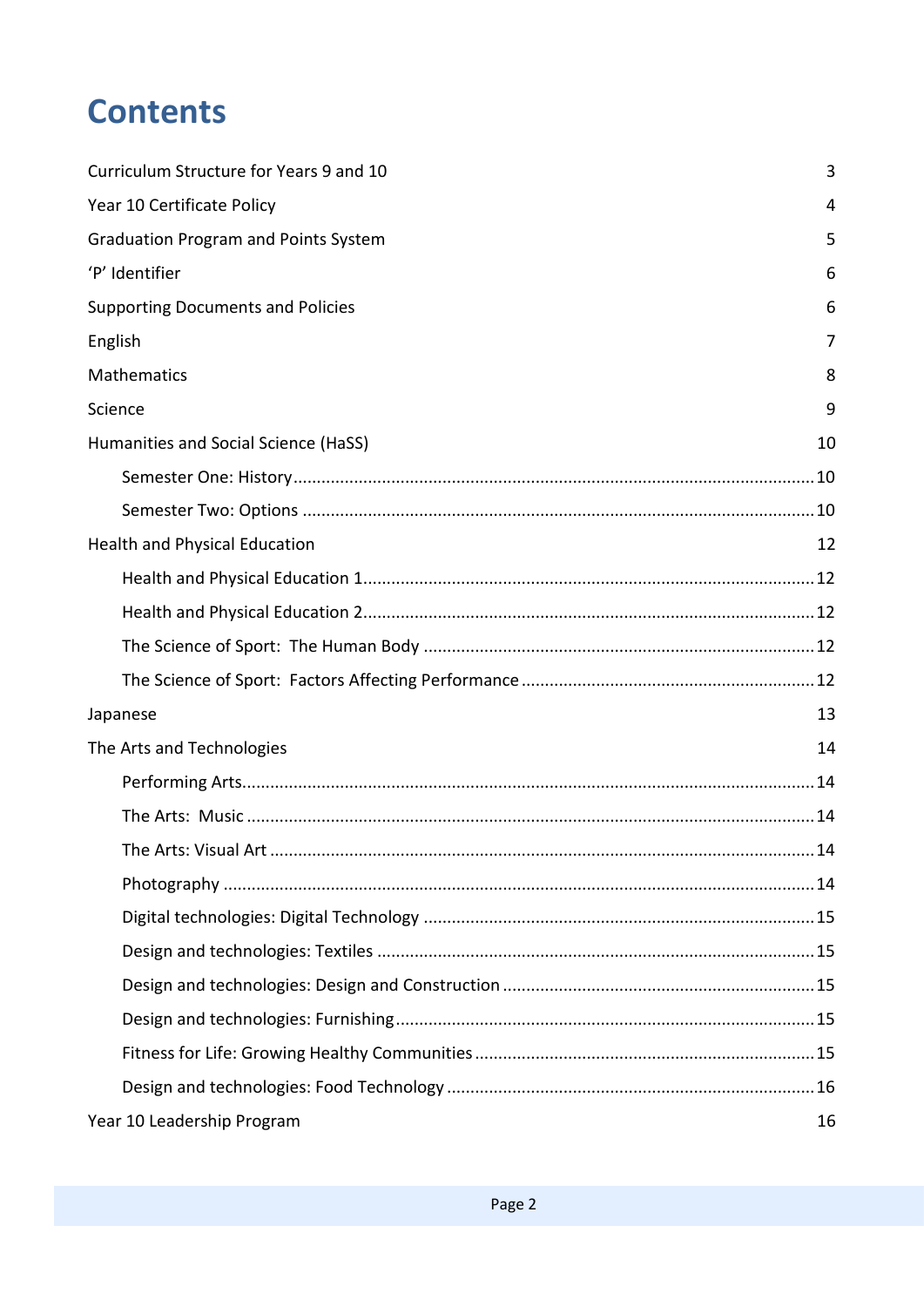### <span id="page-2-0"></span>**Curriculum Structure for Years 9 and 10**

All students in year 9 and 10 undertake a program of study consisting of core subjects and elective subjects. Students complete 7 subjects each semester. Students complete a full year of the five core subjects each in years 9 and 10;

English Mathematics Humanities & Social Sciences Science Health and Physical Education

Students also complete 4 electives, each of a semester length each. These may include:

- Japanese The Science of Sport Fitness for life Digital technologies – Information technology Design and technologies – Design & construction Design and technologies – Furnishing Design and technologies – Textiles Design and technologies – Food technology
- Arts Performing arts Arts – Music Arts – Visual Art Photography Leadership (year 10 only) Mathematics 10A

It is important to note that not all these subjects may be offered in any given semester. The subjects offered and the timetable created is based on student selections, staff availability and room/facility availability.

#### **Voluntary Contributions and Optional Enrichment Activities**

Some subjects offer optional enrichment activities that enhance the learning in certain subjects*.*  When conducting optional activities, a payment will be required to cover costs. If the school is unable to cover the costs, the activity may have to be cancelled. Should families be experiencing financial difficulty in meeting these costs, please contact the Principal. Individual records of contributions are strictly confidential. No refunds will be given for committed funds.

To cover material costs, a voluntary contribution is requested for those units marked with an asterisk (\*). Lanyon High School provides significant resources for the Arts and Technology but to enrich the experience we seek your support in paying these voluntary contributions. The Lanyon High School Board approves our request for voluntary contributions and encourages parents to make this contribution for the benefit of their student. Please note: the payment of financial contributions is voluntary. The Education Act 2004 states that your child will not be refused benefits or services if you do not choose to contribute. Individual records of contributions are confidential.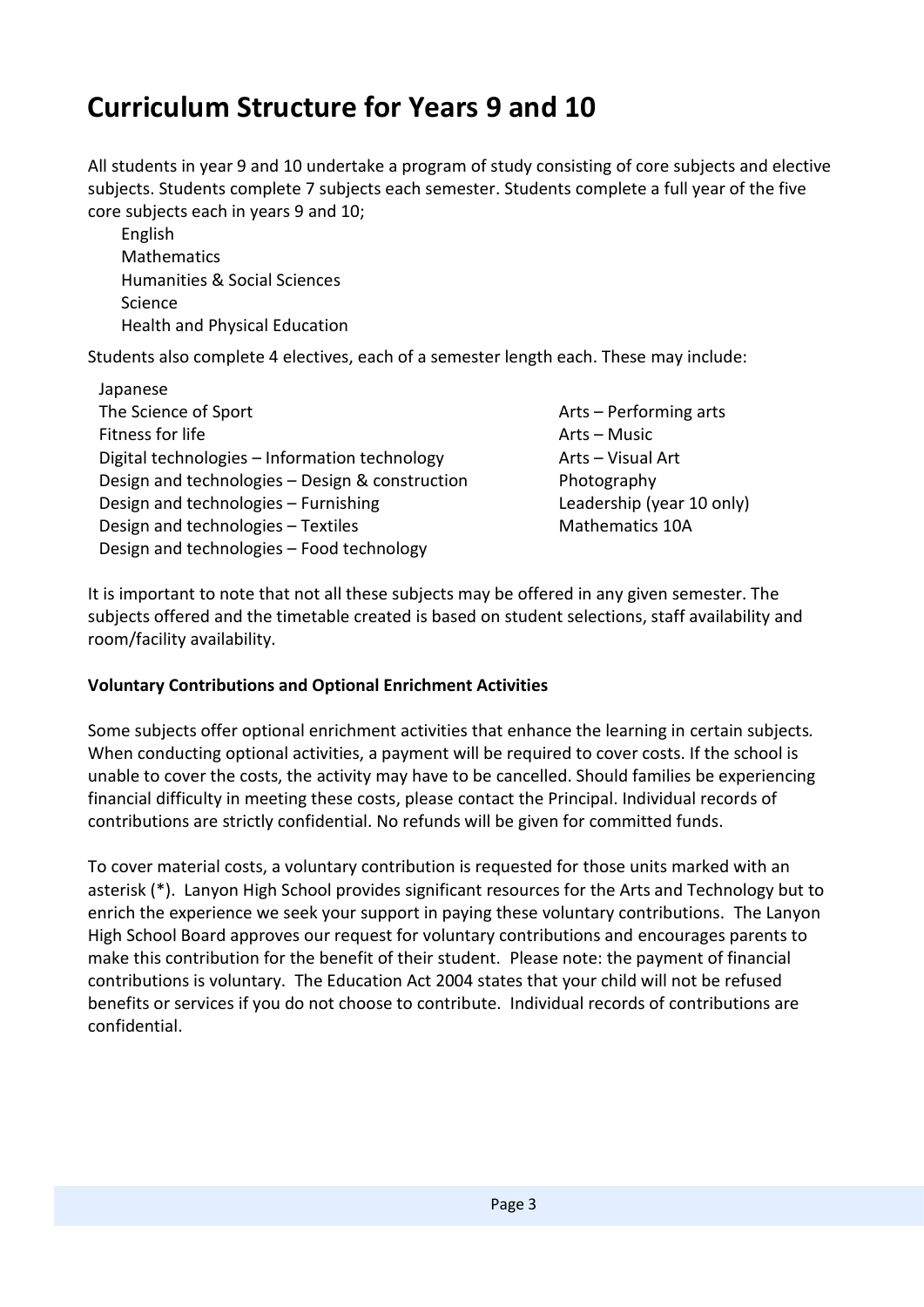# <span id="page-3-0"></span>**Year 10 Certificate Policy**

In accordance with Education Directorate procedures a year 10 certificate will be awarded to students at Lanyon High School who have achieved a satisfactory standard during year 9 and year 10 in the following areas:

> **Academic performance Attendance Behaviour**

#### **The awarding of the Year 10 Certificate is at the discretion of the Principal.**

The Principal will use the guidelines listed below to assist in making their decision.

A student may be at risk of not receiving a year 10 certificate if they

- Achieve multiple D and/or E grades, and/or
- Have long term explained absences or more than 7 unexplained absences in a calendar year, and/or
- Have been suspended multiple times or are involved in severe or ongoing instances of inappropriate behaviour.

A doctor's certificate may be required to support the explanation of long-term absences due to illness and/or when a parent/carer is requesting adjustments to a student's assessment. Other supporting documentation may be required to explain other long-term absences.

Students who are at risk of not meeting these criteria at any time during years 9 or 10 will be required to meet with the Principal (or delegate) to devise a Personal Learning Plan (PLP). The student will be required to meet the goals of the PLP in order to be eligible for a Year 10 Certificate from Lanyon High School. These goals will be determined in consultation with the student, parents/carer and other school staff. The goals of the PLP can be adjusted on an on-going basis to support the student to achieve a year 10 certificate.

#### **High School Record**

Students who are not eligible to receive the Year 10 Certificate will be issued with a High School Record. A High School Record is issued by the school and lists courses undertaken and grades earned by a student in years 9 and 10. Students who transfer to another school within the ACT or leave the ACT system are issued with a High School Record.

#### **Appeals**

The appeals process is described in the Education Directorate's publication Year 10 Certificate and the Appeals Process.

Reviewed by Principal, School Board and Executive team.

#### **Related Education Directorate Policies and Publications**

*Reporting Student Achievement in ACT Public Schools – A Guide for Parents and Carers policy Year 10 Certificate and the Appeals Process brochure [Education Participation \(Enrolment and Attendance\) Policy](https://www.education.act.gov.au/publications_and_policies/School-and-Corporate-Policies/student-administration/enrolment-and-attendance/education-participation-enrolment-and-attendance-policy)*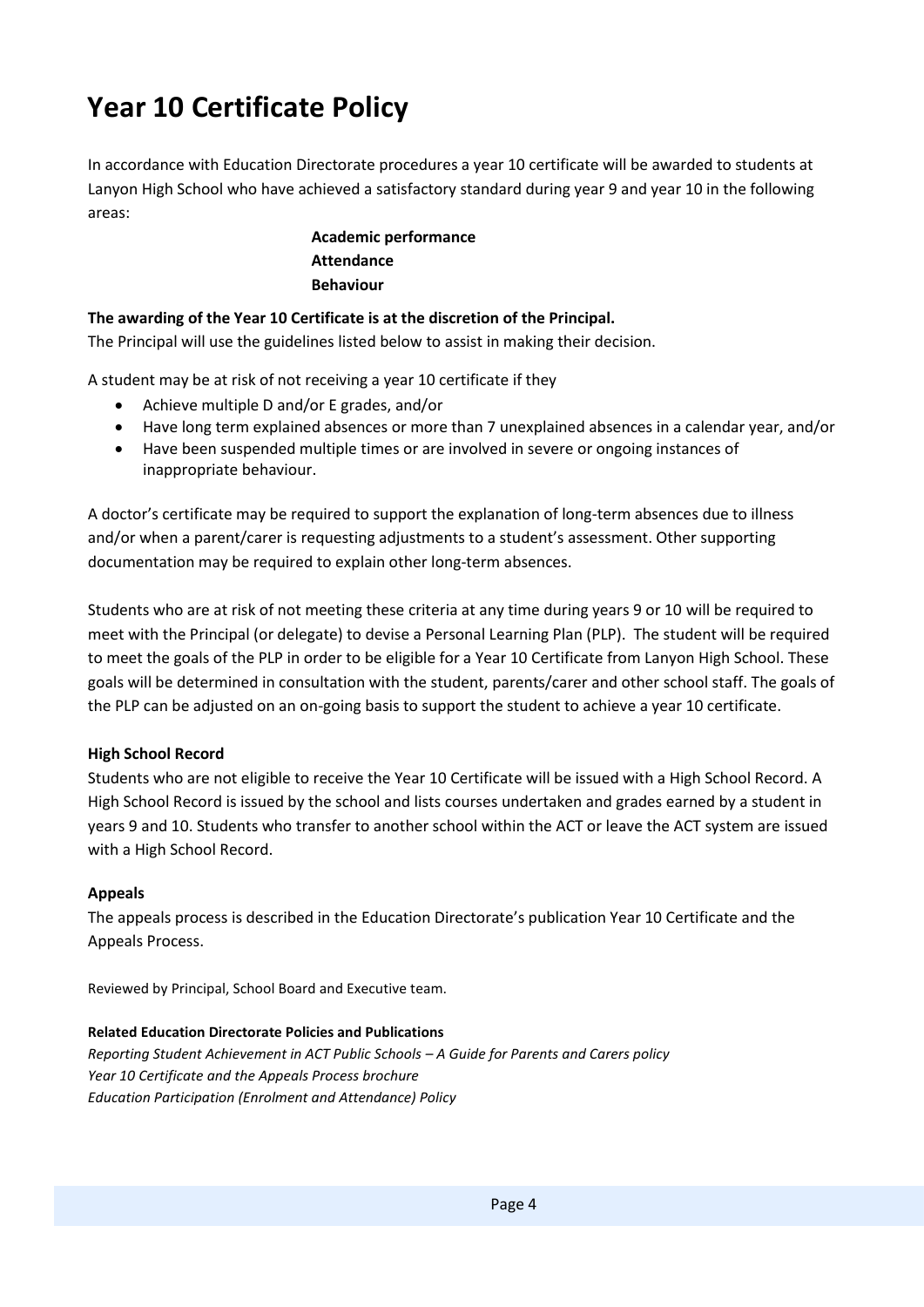# <span id="page-4-0"></span>**Graduation Program and Points System**

At Lanyon High School student achievement and participation in the school community is recognised through a graduation points system. Students are awarded points for active participation in courses and involvement in a wide range of extra curricula activities. The total number of points accumulated by each student determines the level of their graduation at the end of year 10.

The purpose of this system is to recognise students' achievements in years 9 & 10 and to acknowledge those students who positively contribute to both their own learning and to the wider school community. It is intended to make the Year 10 Certificate a more valuable document and to encourage students to become more involved in their graduation process. To graduate, students must earn a minimum of 215\* points for their participation throughout both year 9 and 10.

From 2022 the levels of graduation will be\*:

| Graduate with condition         | less than 290 points |
|---------------------------------|----------------------|
| Graduate                        | 290                  |
| <b>Graduate with Merit</b>      | 320                  |
| <b>Graduate with Excellence</b> | 360                  |

A student with less than 290 points will need to meet with the Principal to determine their eligibility to attend the year 10 graduation ceremony.

Successful graduation can be achieved by simply meeting all course requirements, wearing uniform, arriving on time to school and by participating in expected school activities such as NAPLAN testing and school carnivals. Higher levels of participation are acknowledged through this graduation process and might include activities such as:

- Academic competitions and teams
- Academic and effort awards
- Performances & The Arts
- Sporting carnivals and teams
- Fundraising, volunteering and community work
- School teams & leadership roles
- Special programs CIT, VLO, ASBA, WEX

This list is in no way exhaustive and students are encouraged to provide feedback and suggestions.

\*Adjustments will be made to take into account the impacts of the COVID-19 pandemic 2021, as it impacted on opportunities to participate in a range of activities. The school will continue to look closely at the Graduation Points to ensure that students are not disadvantaged in determining their eligibility to graduate.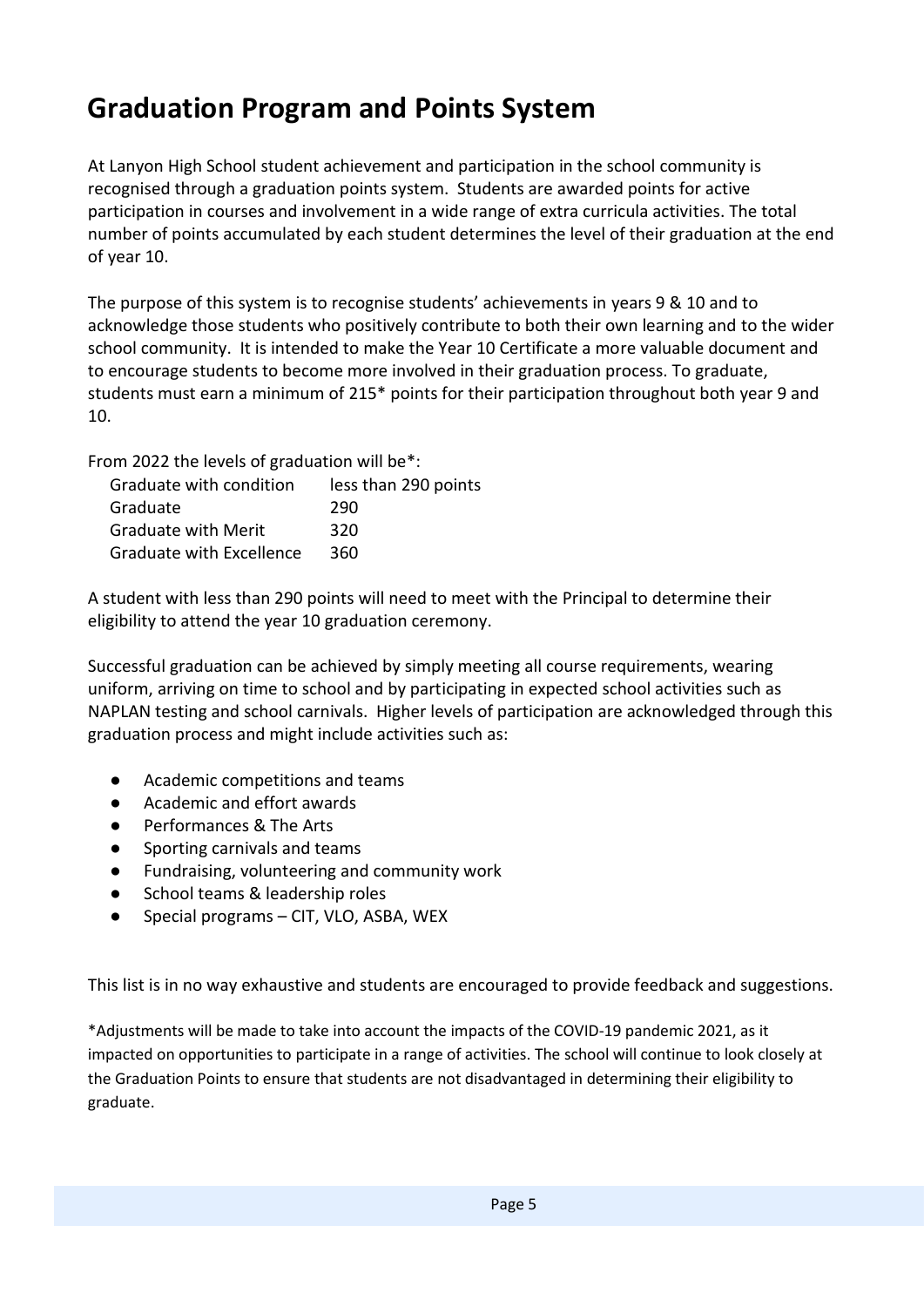# <span id="page-5-0"></span>**'P' Identifier**

A 'P' identifier indicates that the student is receiving a tailored or personalised learning program due to significant learning needs or disability diagnosis. Specifically, the P identifier is applicable where a significant amount of a student's learning is drawn from one or more Achievement Standard sentences above or below the students' academic year for the purposes of academic reporting.

A student may be suitable to a P identifier in some subjects, but not others, depending on their learning needs. For example, a year 10 students may be studying Mathematics P, meaning that they may be studying aspect of the year 8 or 9 Mathematics curriculum. At the same time they could be studying all other year 10 subjects. Conversely, a student may be in P identified subjects for all but one or two subjects.

A student's suitability for a P subject is determined by looking at their profile in many areas. These include academic performance, previous Individual Learning Plans, as well as recommendations from external diagnostic reports e.g. from Psychologist, Speech Therapists, Occupational Therapists and other specialists reports. The school will work alongside parents and students to make a determination of a personalised learning program.

### <span id="page-5-1"></span>**Supporting Documents and Policies**

A brief curriculum overview <http://www.lanyonhs.act.edu.au/Curriculum>

Lanyon High School's curriculum documents [http://www.lanyonhs.act.edu.au/Curriculum/curriculum\\_documents](http://www.lanyonhs.act.edu.au/Curriculum/curriculum_documents)

Education Directorate's policies and procedures relating to curriculum and assessment & reporting <https://www.education.act.gov.au/public-school-life/Our-Curriculum> [https://www.education.act.gov.au/public-school-life/assessment\\_and\\_reporting/act-student-reporting](https://www.education.act.gov.au/public-school-life/assessment_and_reporting/act-student-reporting)

The Australian Curriculum <https://www.australiancurriculum.edu.au/>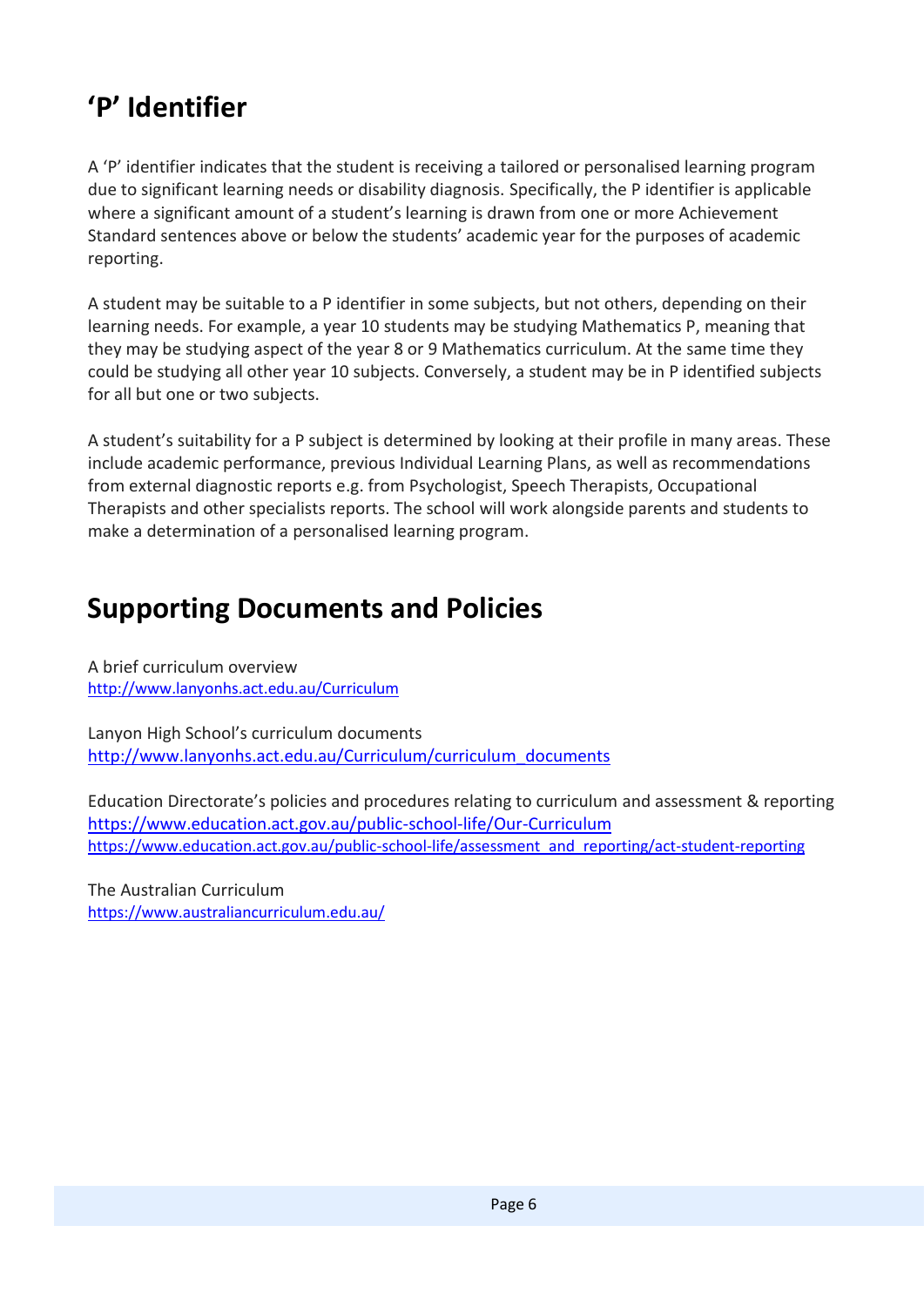# <span id="page-6-0"></span>**English**

All students in years 9 and 10 are required to study English. The English curriculum is built around the three interrelated strands of language, literature and literacy. Together, the strands focus on developing students' knowledge, understanding and skills in listening, reading, viewing, speaking, writing and creating. Learning in English builds on concepts, skills and processes developed in earlier years, and teachers will revisit and strengthen these as needed.

In this course students will study a variety of texts including novels, films, poetry and plays. They will develop their skills in writing, critical analysis of literature, and in the broader areas of speaking, listening, reading and viewing. Extension opportunities are provided within all classes where needed for students.

#### **English as an Additional Language or Dialect**

Students who come from a language background other than English are provided with extra support by the EAL/D Coordinator at the school. The coordinator can provide support to students both in and outside of the classroom as required. The coordinator works with English teachers to support the learning of EAL/D students in the mainstream English classroom.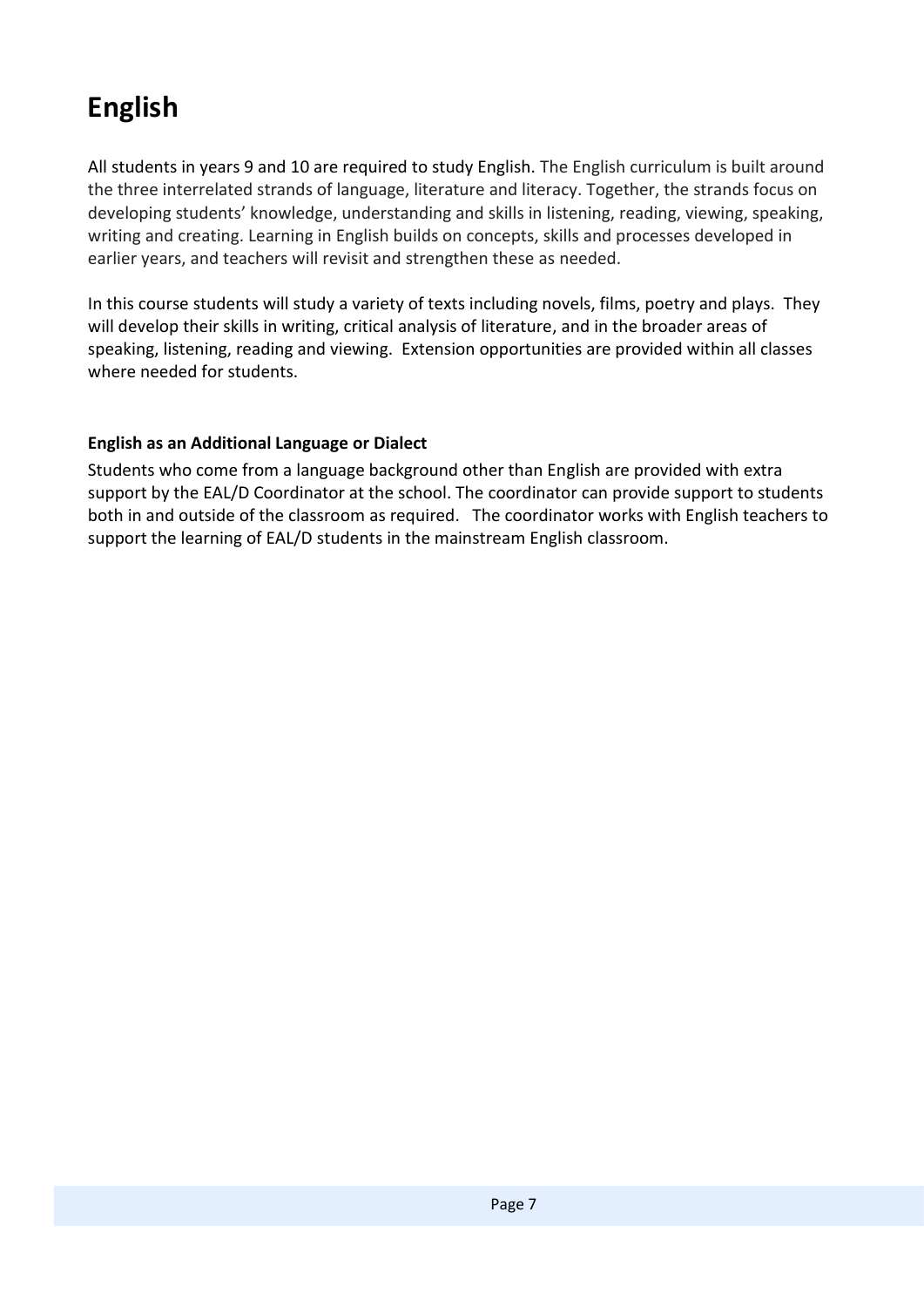# <span id="page-7-0"></span>**Mathematics**

All students in year 9 and 10 are required to study Mathematics. The Lanyon High School Mathematics Program aligns with the Australian Curriculum to provide students with essential mathematical skills and knowledge in *Number and Algebra*, *Measurement and Geometry*, and *Statistics and Probability*. It aims to develop the numeracy capabilities that all students need in their personal, work and civic life. Students are provided with opportunities to investigate, represent and interpret situations in a variety of situations to ensure they are confident, creative users and communicators in mathematics.

#### **10A Mathematics elective**

This course is designed for year 10 students who have demonstrated outstanding ability and commitment to Mathematics. In this elective, students will complete extra topics from the Year 10A Curriculum for Mathematics that will aid transition to study tertiary mathematics at college, (Mathematical Methods, Specialist Maths and/Specialist Options). Students studying this course will interpret, investigate and develop their problem-solving skills for solving higher order mathematical problems and applications.

#### **Equipment**

All students will be required to have a scientific calculator with fraction function.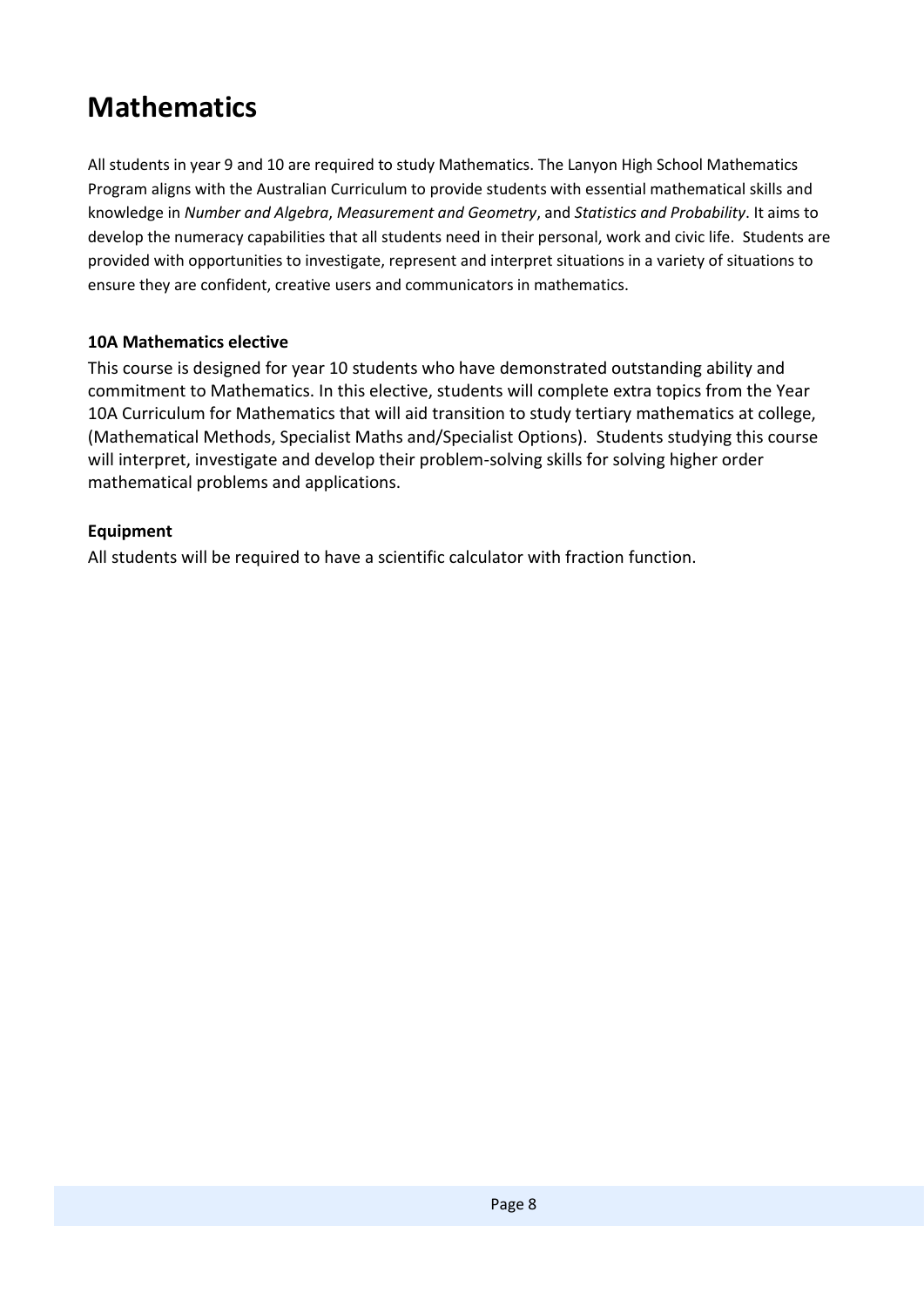# <span id="page-8-0"></span>**Science**

In Science, students learn to investigate, understand and communicate about the physical, biological and technological world. The curriculum supports students to develop an understanding of scientific knowledge, concepts and processes as well as understand the contribution science has in our lives.

Science has three interrelated strands: Science *Understanding*, Science as a *Human Endeavour* and Science *Inquiry Skills*. Together these three strands of the curriculum provide students with understanding, knowledge and skills through which they can develop a scientific view of the world.

#### **Science (Year 9)**

Students will gain an understanding of the structure of atoms and molecules, complex multicellular organisms, ecosystems and energy. They will develop science inquiry skills by exploring chemical reactions, the internal systems of organisms and the cycles present in ecosystems. Students will gain an appreciation for science as a human endeavour by learning how scientific knowledge can be applied in a wide range of settings, the qualities of scientific study and accurate ways of performing scientific investigations.

#### **Science (Year 10)**

Students will gain an understanding of the concepts of energy transfer and the motion of objects as well as genetics and evolution. They will develop science inquiry skills by applying their understanding of these concepts to explore the Big Bang Theory and cycles of matter and energy through the environment. Students will gain an appreciation for science as a human endeavour by investigating how theories and models have changed over time.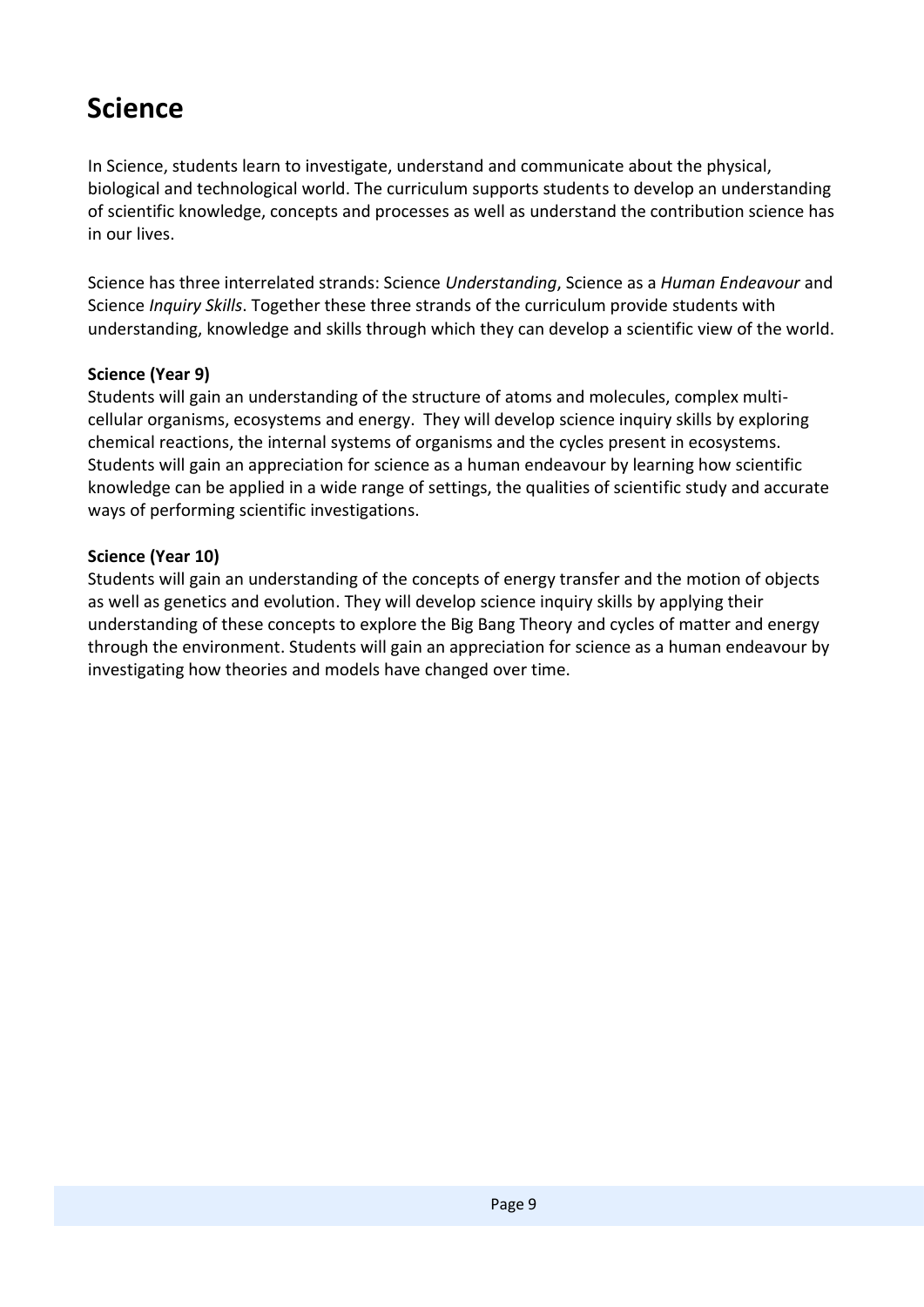# <span id="page-9-0"></span>**Humanities and Social Science (HaSS)**

During years 9 and 10 students will complete a full year of Humanities and Social Science (HaSS) to meet certificate requirements. In semester one, students will complete the compulsory History component of the Australian curriculum. In semester two students will be given the opportunity to choose from a range of HASS options including Geography, Civics and Citizenship, Economics and Business, and elective History. These selections will be made in class during semester one, and student choice will determine which HaSS options run in semester two. Each HaSS option will include a unit on Civics and Citizenship.

#### <span id="page-9-1"></span>**Semester One: History**

#### **History (Year 9)**

This course focuses on the making of the modern world from 1750 - 1918. The content provides opportunities to develop historical understanding through key concepts, including evidence, continuity and change, cause and effect, perspectives, empathy, significance and contestability. Students will examine: the Industrial Revolution, Australia and Asia: Making a nation and World War I.

#### **History (Year 10)**

This course focuses on the history of the Modern World and Australia from 1918 to the present. The content provides opportunities to develop historical understanding through key concepts, including evidence, continuity and change, cause and effect, perspectives, empathy, significance and contestability. Students will examine: World War II, Rights and Freedoms & Popular Culture.

#### <span id="page-9-2"></span>**Semester Two: Options**

#### **Geography**

Geography aims to ensure that students develop a sense of wonder, curiosity and respect about places, people, cultures and environments throughout the world, and a deep geographical knowledge of their own locality, Australia, the Asia region and the world. There are two units of study in the Year 9 curriculum for Geography: 'Biomes and food security' and 'Geographies of interconnections'. There are two units of study in the Year 10 curriculum for Geography: 'Environmental change and management' and 'Geographies of human wellbeing'.

#### **Civics and Citizenship**

Civics and Citizenship aims to ensure students develop a lifelong sense of belonging to and engagement with civic life as an active and informed citizen in the context of Australia as a secular democratic nation with a dynamic, multicultural, multi-faith society and a Christian heritage. In year 9, students examine the ways political parties, interest groups, media and individuals influence government and decision-making processes. They also investigate the features and principles of Australia's court system. In year 10, students develop an understanding of Australia's system of government through comparison with another system of government in the Asian region. Students also examine Australia's roles and responsibilities within the international context, such as its involvement with the United Nations.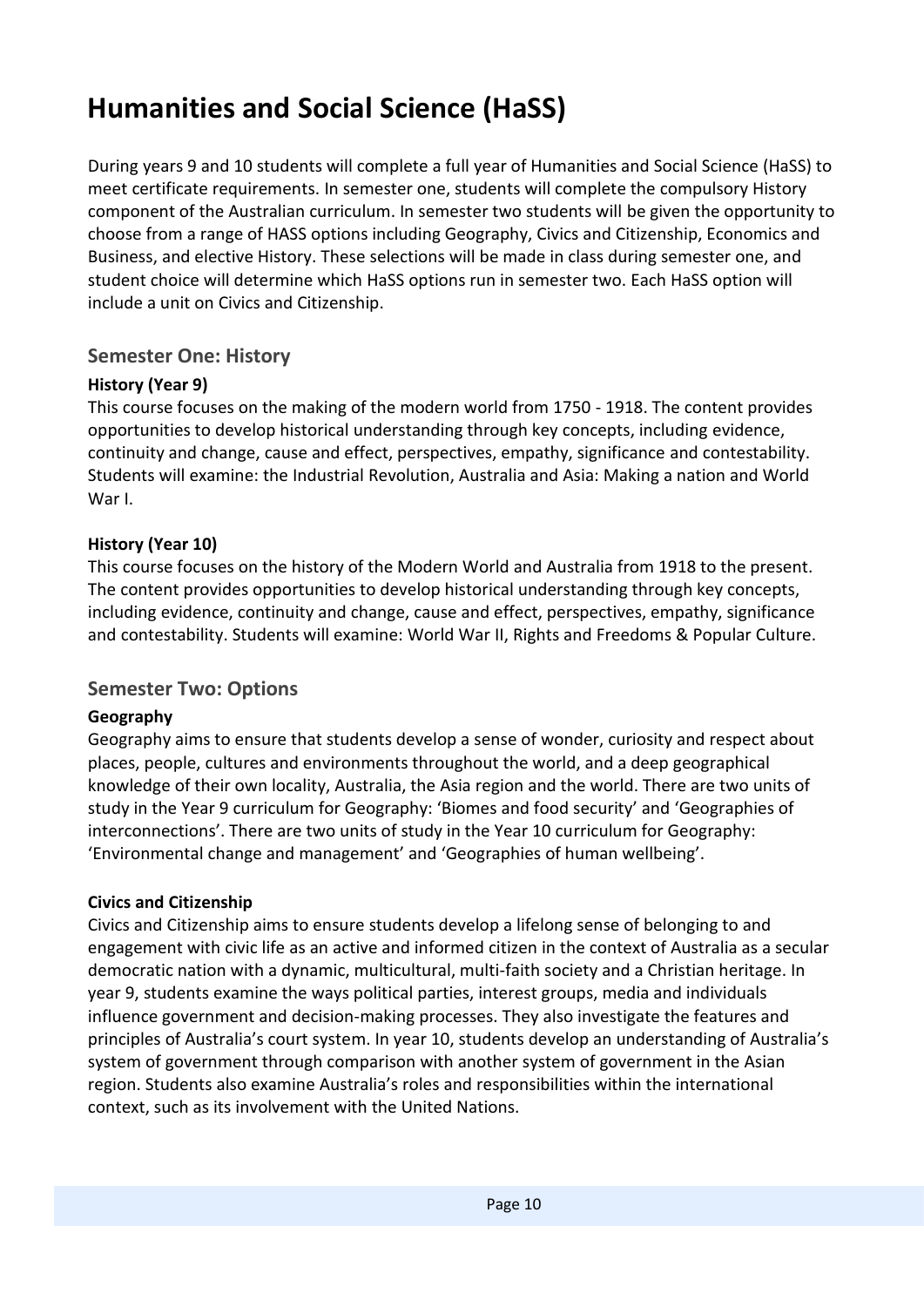#### **Economics and Business**

Economics and Business aims to ensure students develop enterprising behaviours and capabilities that can be transferable into life, work and business opportunities and will contribute to the development and prosperity of individuals and society. In year 9, students are introduced to the concept of an 'economy' and explore what it means for Australia to be part of the Asia region and the global economy. The year 10 curriculum gives students the opportunity to further develop their understanding of economics and business concepts by considering Australia's economic performance and standard of living.

#### **Elective History**

Elective History allows students with a particular interest in the subject to choose to complete a second semester of History. The topics to be covered will be dependent on staff and student interests.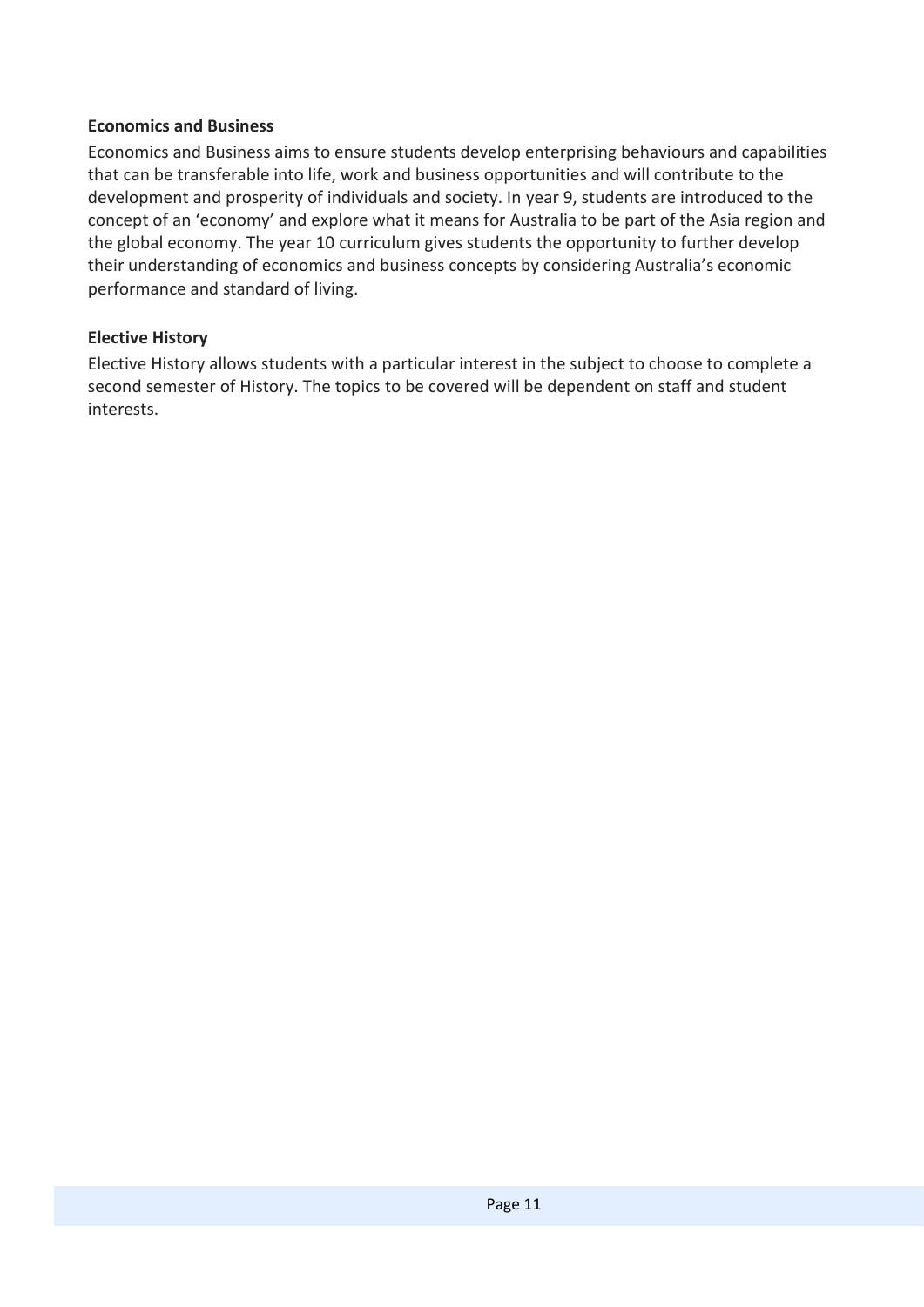# <span id="page-11-0"></span>**Health and Physical Education**

Health and Physical Education is a compulsory subject for year 9 and 10 students as part of the Australian Curriculum. Subjects, skills and knowledge are developed through classes and have a combination of years 9 and 10 students. In alternating calendar years, the students explore a variety of aspects of health in theoretical settings to apply to real world examples. In practical setting student have opportunities to developing their skills in a range of various sports, athletics and other physical activities.

#### <span id="page-11-1"></span>**Health and Physical Education 1**

Students participate in physical and theoretical activities that focus on developing healthy and active lifestyle habits. Physical activities will aim to develop individuals' physical fitness, team work skills and tactical game play. The theory components of the course will complement the physical activities and cover relevant health issues including the benefits of physical fitness, food and nutrition, relationships and sexuality, mental health and drug and alcohol education.

These topics are covered in odd calendar years; 2021, 2023 etc.

Voluntary contribution: \$10\*

#### <span id="page-11-2"></span>**Health and Physical Education 2**

Students participate in physical and theoretical activities that focus on developing healthy and active lifestyle habits. Physical activities will aim to develop individuals' physical fitness, team work skills and tactical game play. The theory components of the course will complement the physical activities and cover relevant health issues including safety, relationships and sexuality, community health and lifelong physical activity.

These topics are covered in even calendar years; 2022, 2024 etc.

Voluntary contribution: \$10\*

#### <span id="page-11-3"></span>**The Science of Sport: The Human Body**

The Science of Sport (semester 1) is a school developed course that will focus on developing students' knowledge of the Science behind sporting performance. It is primarily a theory based Science subject, however students will participate in some practical exercises to support their learning around the concepts taught. This course will cover Achievement Standards from the Science and Health and Physical Education strands of the Australian Curriculum. The course aims to prepare students for further studies in Exercise Science at college or in the fitness and recreation industry. Students will begin by learning about the anatomy of the human body (the parts of the human body, such as bones, muscles, organs, etc). Once they have developed an understanding of the body, they will study the physiology of the human body (how the body's systems work and interact with each other). This will be followed by biomechanics (understanding how the body moves for athletic performance).

#### <span id="page-11-4"></span>**The Science of Sport: Factors Affecting Performance**

The Science of Sport (semester 2) is a school developed course that will focus on developing students' knowledge of the Science behind sporting performance. It is primarily a theory based Science subject, however students will participate in some practical exercises to support their learning around the concepts taught. This course will cover Achievement Standards from the Science and Health and Physical Education strands of the Australian Curriculum. The course aims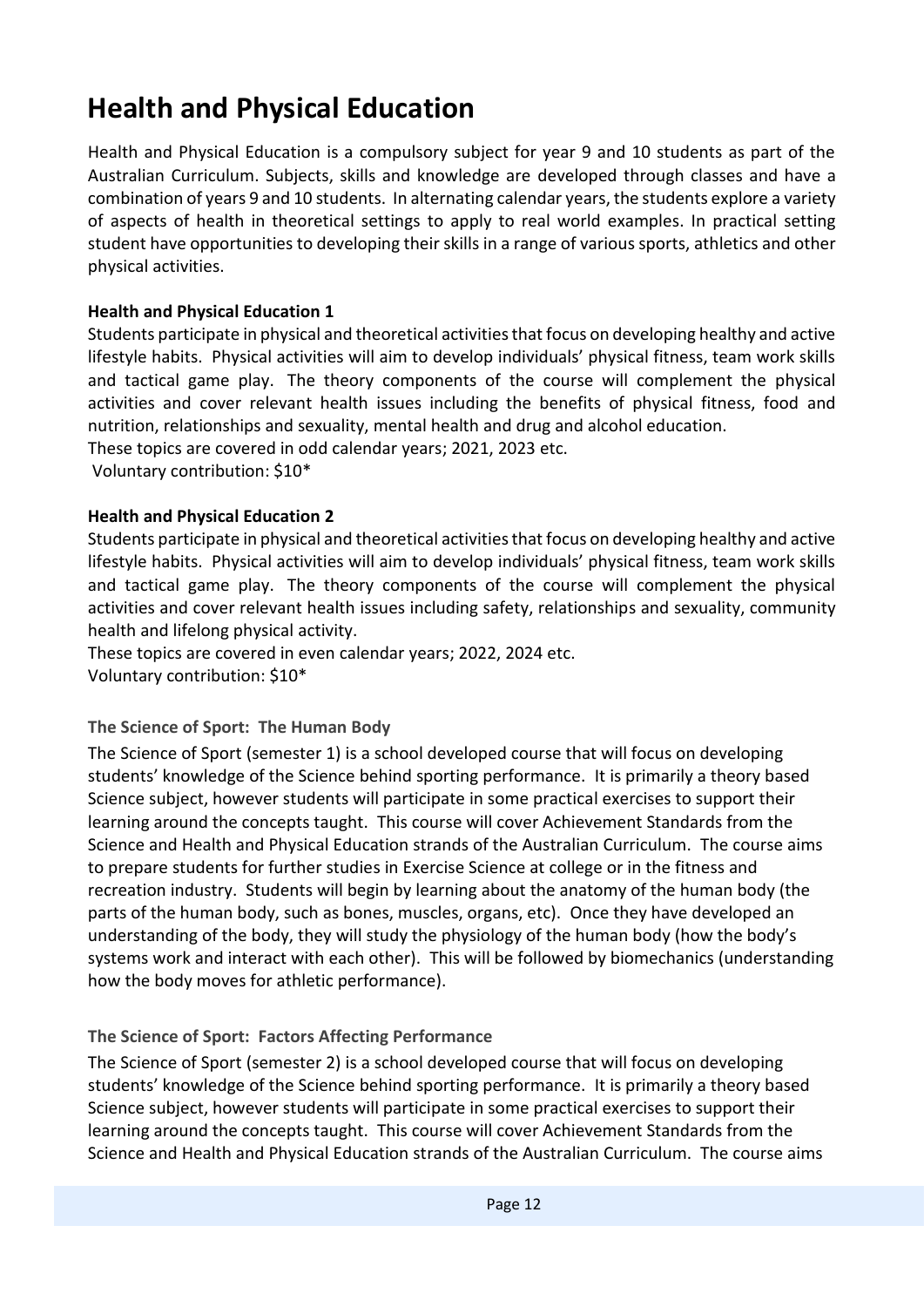to prepare students for further studies in Exercise Science at college or in the fitness and recreation industry. In this semester, students will develop their understanding of a range of factors that affect athletic performance including common sporting injuries and their prevention and management, sports psychology, nutrition and training principles for optimum athletic performance.

\*Note: Students may complete this course without having completed the semester 1 course and they will be supported to develop their knowledge of the basics of anatomy and physiology, to enable effective participation in this course.

### <span id="page-12-0"></span>**Japanese**

Japanese is an elective subject in years 9 and 10.

#### **Japanese**

In this course students will further develop their reading, writing, listening and speaking skills. They will interact in the Japanese language through a variety of interactive activities and games that will encourage them to use the language and further develop their cultural awareness. They will study topics such as education, travel, sport, teenage life and popular culture.

Note: Students who wish to participate in a potential overseas trip to Japan must choose Japanese as an elective.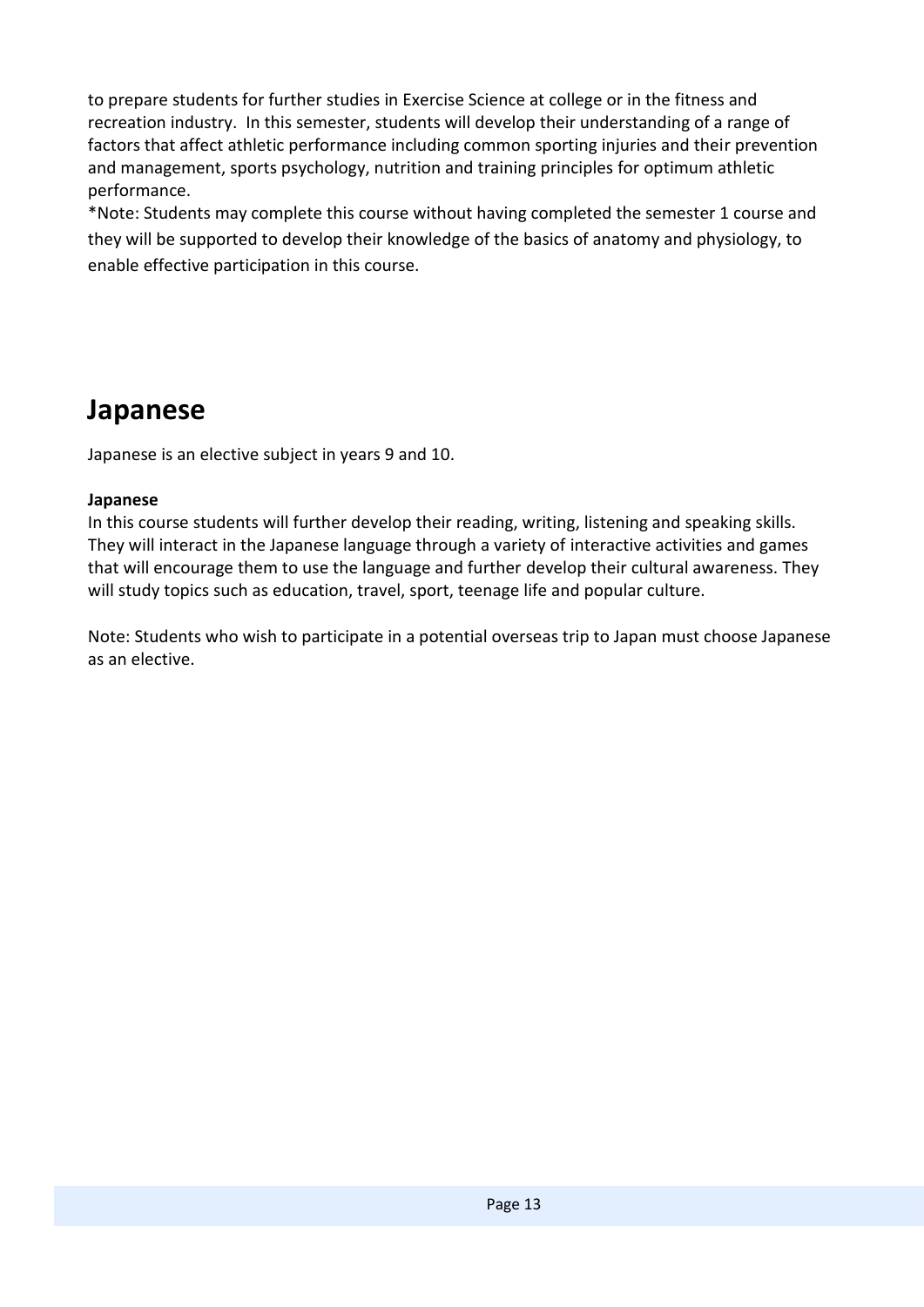# <span id="page-13-0"></span>**The Arts and Technologies**

The Arts and Technologies offer a wide range of subjects for students to select. Students have the opportunity to specialise in one area of particular interest or to experience a variety of areas.

#### <span id="page-13-1"></span>**Performing Arts**

Students will develop their skills in both Dance and Drama in the Performing Arts elective. Students will develop their understanding dance and drama across a range of times and cultures. They will develop their skills in choreography, improvisation and devising to create dance, drama and combined works. Students will analyse the elements of drama and dance in the performances they view and create. They will also consider the elements of production including lighting, staging and costuming. Students will also develop their leaderships skills as they collaborate with their peers to create, prepare and perform their dance works. They will create performances considering the elements of production including lighting, staging and costuming. Students will also extend their leaderships skills as they collaborate with their peers to create, prepare and perform their dance works. As part of their assessment, students will perform at the Lanyon Performance Evening. There will also be a range of other extra-curricular opportunities throughout the year including Dance Fest, Dance Nation, Drama Enrichment, Dance Enrichment and LanFest.

#### <span id="page-13-2"></span>**The Arts: Music**

There is a strong emphasis on practical work throughout these Music courses. Students will choose a musical instrument and develop instrumental technique and performance skills individually and in small ensembles. Students will also work through a structured and detailed music theory component that will complement the practical aspect. Students will develop a greater knowledge of the history and features of music from past and present. Voluntary Contribution: \$30\*

#### <span id="page-13-3"></span>**The Arts: Visual Art**

Through this course students further explore the elements of art, manipulating [materials](http://materials/) to develop and refine skills that represent ideas and subject matter in their artworks. They evaluate how representations communicate artistic intentions in artworks they make and view. They appraise artworks and displays from different cultures, times and places. They analyse connections between visual conventions, practices and viewpoints. They also identify influences of other artists on their own artworks.

Voluntary Contribution: \$60\*

#### <span id="page-13-4"></span>**Photography**

This course will provide students with the opportunity to learn the basics of digital photography. Students will learn how to use Digital SLR cameras and adjust images in Adobe Photoshop to create photographic images that communicate ideas. Students will critically analyse and discuss a variety of images using photographic terminology. They will also analyse decisions that a photographer has made to convey meaning. Topics covered in this unit may include portraiture, art photography, digital manipulation techniques and nature photography. Voluntary Contribution: \$55\*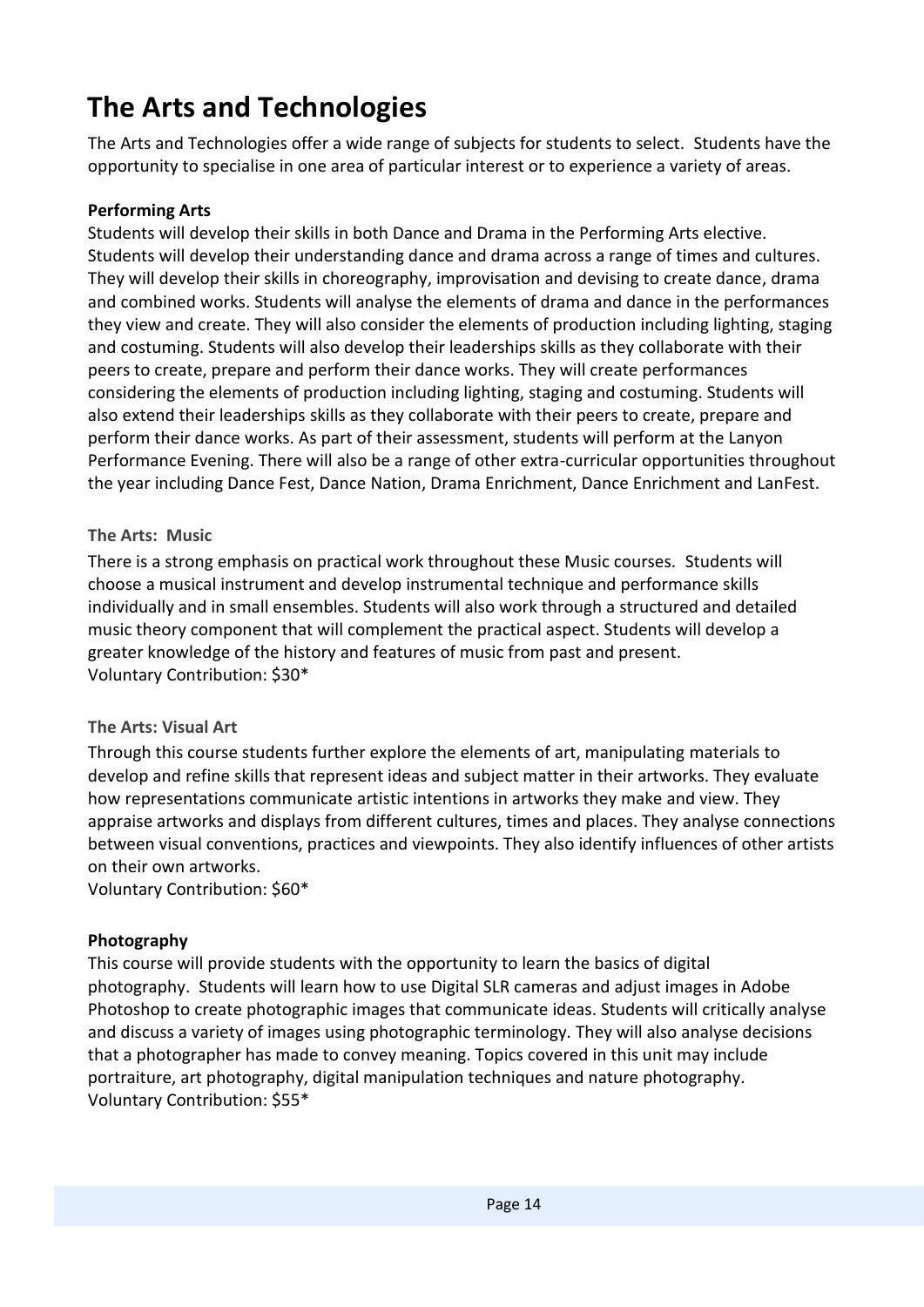#### <span id="page-14-0"></span>**Digital technologies: Digital Technology**

Students in this course will create programmes using both visual and texted based programming languages to solve problems and create solutions. They will be able to identify requirements from users and then design and construct projects that meet these needs. This course will provide students with the opportunity to become innovative creators of digital solutions, effective users of digital systems and critical consumers of information conveyed by digital systems.

#### <span id="page-14-1"></span>**Design and technologies: Textiles**

This course will focus on the introduction to patterns and garment construction techniques. Students will learn about fibres and fabrics and will have the opportunity to complete major practical projects incorporating their new knowledge and skills. Students will complete a Design Folio, documenting the designing, making and appraising of their textile projects. They will be introduced to the fashion industry and the need for ethical and sustainable practice that influences industry both in Australia and internationally. In Textiles 2, 3 and 4 students' understanding of Textile Arts will be enhanced through a variety of fabric decoration and manipulation techniques, extending on the basics taught in Textiles 1. Voluntary Contribution: \$35\*

#### <span id="page-14-2"></span>**Design and technologies: Design and Construction**

Students will extend on the skills learnt in Years 7 & 8 to produce construction projects. They can study this course once in semester 1 and once is semester 2, completing different projects in each semester. Using industry safe work practises, students will work in a variety of independent and collaborative contexts to design, construct and appraise their work and the work of others. Students will learn to use a range of fixed/static and portable tools. Orthographic drawing will be used to create product portfolios. Students will gain knowledge around sustainability and material selection

Voluntary Contribution: \$50\*

#### <span id="page-14-3"></span>**Design and technologies: Furnishing**

Having gained the basics for Design Technology and Construction during years 7, 8 and 9 students will have the opportunity to complete design tasks related to identified needs and opportunities. Students will build a portfolio of work whilst employing safe work practices. They will work independently and collaboratively to apply production plans, manage and modify designs where necessary and market these solutions to targeted audiences. Voluntary Contribution: \$50\*

#### <span id="page-14-4"></span>**Fitness for Life: Growing Healthy Communities**

This subject can only be completed once during years 9 and 10. This course equips students with the knowledge and skills to live an active and healthy lifestyle, working towards a sustainable future. Students will analyse social and ethical considerations for global preferred futures. They will participate in a range of physical activities and develop community initiatives for active and healthy living. Horticulture will be an integral part of the course, allowing students to partake in gardening and growing of produce, to design and cook healthy meals. Voluntary Contribution: \$35\*